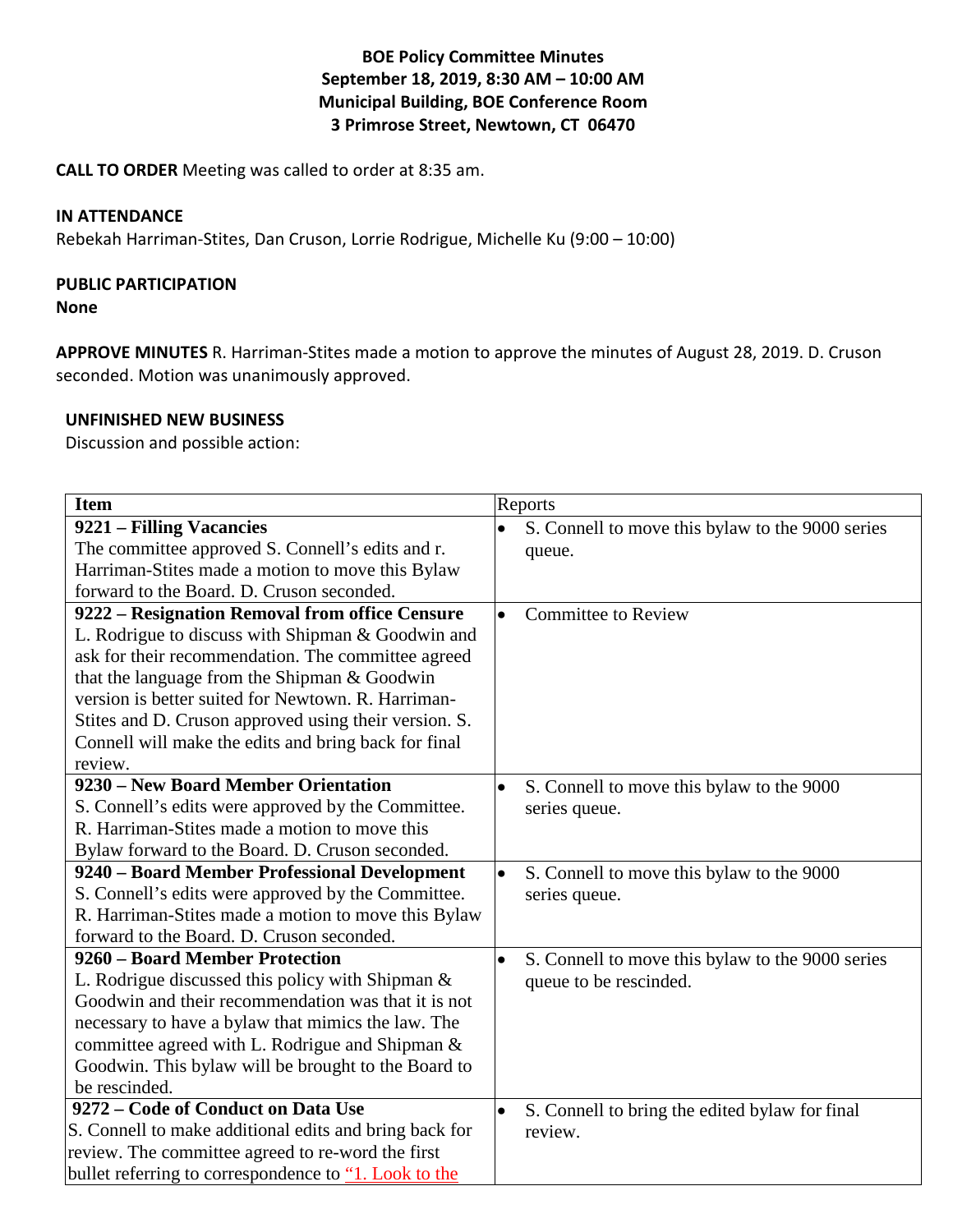| Superintendent as the point person. The<br>Superintendent will respond to all requests to the<br>Board as a whole." |                                                |
|---------------------------------------------------------------------------------------------------------------------|------------------------------------------------|
| 9300 – Methods of Operation                                                                                         | S. Connell to combine the following bylaws     |
| This bylaw will be moved to be combined with Bylaw                                                                  | into one bylaw. (9300, 9311, 9312, 9313, 9314, |
| 9311- Formulation, Adoption, Amendment of Policies                                                                  | 9314.1)                                        |
| and Bylaw 9300 will be rescinded by the Board.                                                                      |                                                |
| 9311 - Formulation, Adoption, Amendment of                                                                          | S. Connell to combine the following bylaws     |
| <b>Policies</b>                                                                                                     | into one bylaw. (9300, 9311, 9312, 9313,       |
| Bylaw 9300 will be moved and combined with                                                                          | 9314, 9314.1)                                  |
| Bylaw 9311. S. Connell will make the necessary                                                                      |                                                |
| edits and bring back to the Committee for final                                                                     |                                                |
| review.                                                                                                             |                                                |

## **NEW BUSINESS**

## **Discussion and possible action:**

| <b>Item</b>                                              | <b>Reports</b>                                                   |
|----------------------------------------------------------|------------------------------------------------------------------|
| <b>Bylaw 9130- Committees</b>                            | <b>Committee to Review</b>                                       |
| S. Connell to combine Bylaw 9130, 9131, 9132 and         |                                                                  |
| 9133 and bring back for final review.                    |                                                                  |
| <b>Bylaw 9131 - Committee of the Whole</b>               | <b>Committee to Review</b><br>$\bullet$                          |
| S. Connell to combine Bylaw 9130, 9131, 9132 and         |                                                                  |
| 9133 and bring back for final review.                    |                                                                  |
| <b>Bylaw 9132 - Standing Committee</b>                   | <b>Committee to Review</b><br>$\bullet$                          |
| S. Connell to combine Bylaw 9130, 9131, 9132 and         |                                                                  |
| 9133 and bring back for final review.                    |                                                                  |
| <b>Bylaw 9133 - Special Committees/ Temporary</b>        | <b>Committee to Review</b><br>$\bullet$                          |
| <b>Committees/AdHoc Committees</b>                       |                                                                  |
| S. Connell to combine Bylaw 9130, 9131, 9132 and         |                                                                  |
| 9133 and bring back for final review.                    |                                                                  |
| <b>Bylaw 9312 - Formulation, Adoption, Amendment</b>     | S. Connell to combine the following bylaws into one<br>$\bullet$ |
| of Bylaws                                                | bylaw. (9300, 9311, 9312, 9313, 9314, 9314.1)                    |
| <b>Bylaw 9313 - Formulation, Adoption, Amendment</b>     | S. Connell to combine the following bylaws into one<br>$\bullet$ |
| of Administrative Regulations                            | bylaw. (9300, 9311, 9312, 9313, 9314, 9314.1)                    |
| <b>Bylaw 9314 – Suspension of Policies, Bylaws,</b>      | S. Connell to combine the following bylaws into one<br>$\bullet$ |
| <b>Regulations</b>                                       | bylaw. (9300, 9311, 9312, 9313, 9314, 9314.1)                    |
| Bylaw 9314.1 – Conflict with Statute                     | S. Connell to combine the following bylaws into one<br>$\bullet$ |
|                                                          | bylaw. (9300, 9311, 9312, 9313, 9314, 9314.1)                    |
| <b>Policy 1230 - Booster Clubs/ Parent Organizations</b> | S. Connell to invite Jennifer Good and Karyn<br>$\bullet$        |
| L. Rodrigue is requesting that the Committee review      | Holden to an upcoming policy meeting to discuss                  |
| Policy 1230- Booster Clubs/ Parent Organizations. The    | this policy.                                                     |
| Policy states that PTOs are required to disclose         |                                                                  |
| financial information annually. The committee            |                                                                  |
| requested to speak with a PTA member and a Booster       |                                                                  |
| Club Member.                                             |                                                                  |